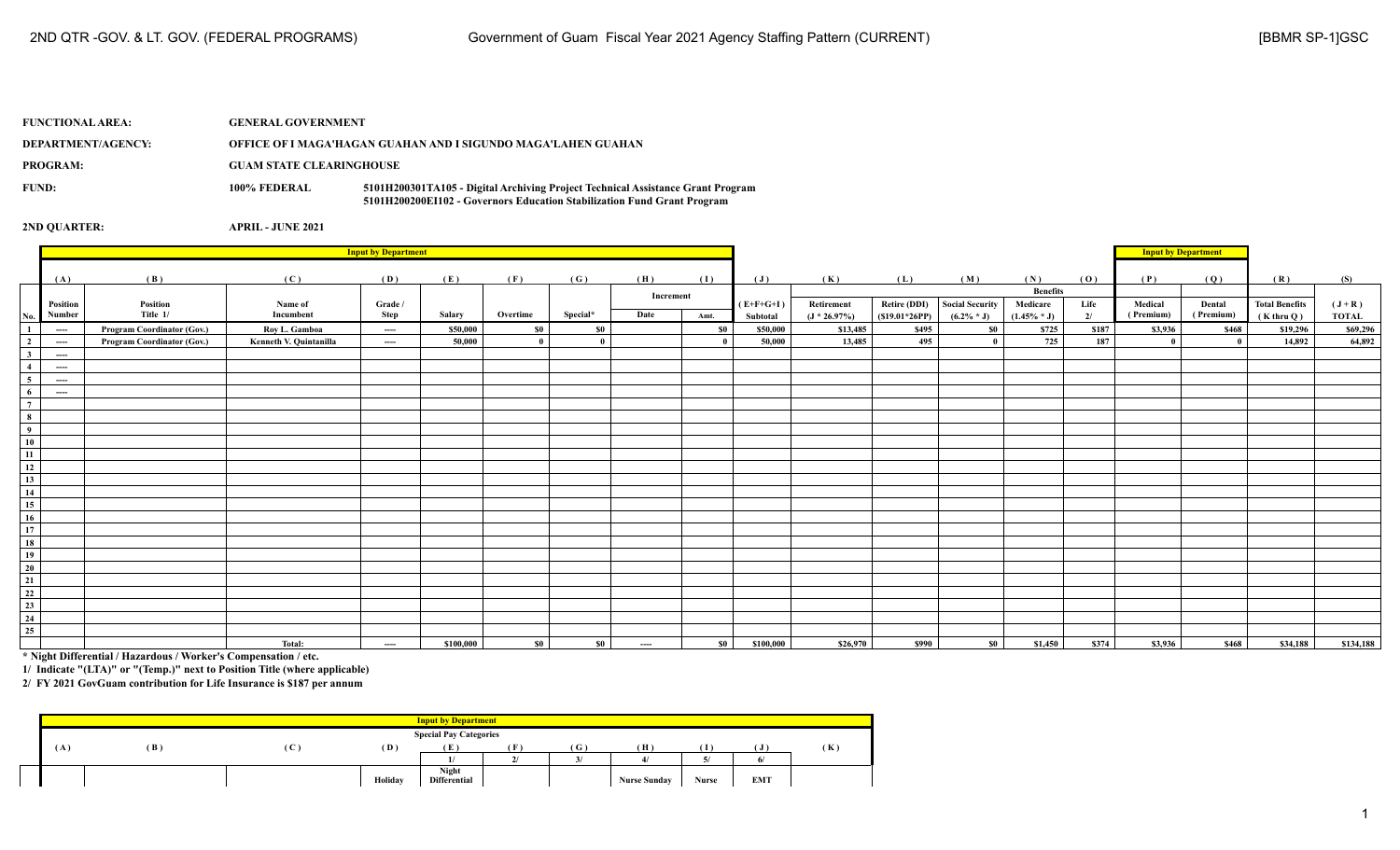|                | Position               | Position                   | Name of                | Pay      | Pay      | Hazard         | Hazard       | Pay          | Pay          | Pay          | $(D+E+F+G+H+I+J)$ |
|----------------|------------------------|----------------------------|------------------------|----------|----------|----------------|--------------|--------------|--------------|--------------|-------------------|
| No.            | Number                 | Title                      | Incumbent              |          | 10%      | $10\%$         | 8%           | 1.5          | 1.5          | 15%          | Subtotal          |
|                | ----                   | Program Coordinator (Gov.) | Roy L. Gamboa          | \$0      | \$0      | \$0            | \$0          | \$0          | \$0          | \$0          | \$0               |
| $\overline{2}$ | ----                   | Program Coordinator (Gov.) | Kenneth V. Quintanilla | $\bf{0}$ |          | 0              | $\theta$     | 0            | $\mathbf{0}$ | $\mathbf{0}$ | $\bf{0}$          |
| $\mathbf{3}$   | $\qquad \qquad \cdots$ |                            |                        | $\bf{0}$ | 0        | $\bf{0}$       | $\bf{0}$     | $\mathbf{0}$ | $\mathbf{0}$ | $\theta$     | $\bf{0}$          |
| $\overline{4}$ | $\qquad \qquad \cdots$ |                            |                        | $\bf{0}$ |          | $\bf{0}$       | $\bf{0}$     | $\theta$     | $\mathbf{0}$ | $\theta$     | $\bf{0}$          |
| 5              | $\qquad \qquad \cdots$ |                            |                        | $\bf{0}$ | $\theta$ | 0              | $\theta$     | 0            | $\mathbf{0}$ | $\theta$     | $\bf{0}$          |
| 6              | $\qquad \qquad \cdots$ |                            |                        | $\bf{0}$ | 0        | $\mathbf{0}$   | $\theta$     | $\theta$     | $\mathbf{0}$ | $\theta$     | $\bf{0}$          |
| $\overline{7}$ |                        |                            |                        | $\bf{0}$ | 0        | $\mathbf{0}$   | $\theta$     | $\theta$     | $\mathbf{0}$ | $\theta$     | $\bf{0}$          |
| 8              |                        |                            |                        | $\bf{0}$ | 0        | $\mathbf{0}$   | $\theta$     | 0            | $\mathbf{0}$ | $\theta$     | $\bf{0}$          |
| 9              |                        |                            |                        | $\bf{0}$ | 0        | $\mathbf{0}$   | $\theta$     | $\theta$     | $\mathbf{0}$ | $\mathbf{0}$ | $\bf{0}$          |
| 10             |                        |                            |                        | $\bf{0}$ |          | $\bf{0}$       | $\theta$     | $\theta$     | $\mathbf{0}$ | $\theta$     | $\bf{0}$          |
| 11             |                        |                            |                        | $\bf{0}$ | 0        | $\mathbf{0}$   | $\theta$     | 0            | $\mathbf{0}$ | $\theta$     | $\bf{0}$          |
| 12             |                        |                            |                        | $\bf{0}$ | 0        | $\bf{0}$       | $\theta$     | $\mathbf{0}$ | $\mathbf{0}$ | $\theta$     | $\bf{0}$          |
| 13             |                        |                            |                        | $\bf{0}$ |          | $\mathbf{0}$   | $\theta$     | $\theta$     | $\mathbf{0}$ | $\mathbf{0}$ | $\bf{0}$          |
| 14             |                        |                            |                        | $\bf{0}$ | 0        | $\mathbf{0}$   | $\theta$     | 0            | $\mathbf{0}$ | $\theta$     | $\bf{0}$          |
| 15             |                        |                            |                        | $\bf{0}$ | 0        | $\bf{0}$       | $\theta$     | 0            | $\mathbf{0}$ | $\theta$     | $\bf{0}$          |
| 16             |                        |                            |                        | $\bf{0}$ | 0        | $\bf{0}$       | $\theta$     | $\theta$     | $\mathbf{0}$ | $\theta$     | $\bf{0}$          |
| 17             |                        |                            |                        | $\bf{0}$ | 0        | 0              | $\theta$     | 0            | $\mathbf{0}$ | $\theta$     | $\bf{0}$          |
| 18             |                        |                            |                        | $\bf{0}$ |          | 0              | $\mathbf{0}$ | 0            | $\mathbf{0}$ | $\theta$     | $\bf{0}$          |
| 19             |                        |                            |                        | $\bf{0}$ | 0        | $\bf{0}$       | $\mathbf{0}$ | $\mathbf{0}$ | $\mathbf{0}$ | $\theta$     | $\bf{0}$          |
| 20             |                        |                            |                        | $\bf{0}$ |          | $\mathbf{0}$   | $\bf{0}$     | $\theta$     | $\mathbf{0}$ | $\theta$     | $\bf{0}$          |
| 21             |                        |                            |                        | $\bf{0}$ | 0        | $\mathbf{0}$   | $\bf{0}$     | $\mathbf{0}$ | $\mathbf{0}$ | $\theta$     | $\bf{0}$          |
| 22             |                        |                            |                        | $\bf{0}$ | 0        | $\mathbf{0}$   | $\theta$     | $\theta$     | $\mathbf{0}$ | $\theta$     | $\bf{0}$          |
| 23             |                        |                            |                        | $\bf{0}$ | 0        | $\bf{0}$       | $\bf{0}$     | $\mathbf{0}$ | $\mathbf{0}$ | $\theta$     | $\bf{0}$          |
| 24             |                        |                            |                        | $\bf{0}$ | 0        | 0              | $\theta$     | $\mathbf{0}$ | $\mathbf{0}$ | $\theta$     | $\bf{0}$          |
| 25             |                        |                            |                        | $\bf{0}$ |          | 0              | $\theta$     | $\mathbf{0}$ | $\theta$     | $\theta$     | $\bf{0}$          |
|                |                        |                            | <b>Grand Total:</b>    | \$0      | \$0      | S <sub>0</sub> | \$0          | \$0          | \$0          | \$0          | \$0               |

**2/ Applies to law enforcement personnel**

**3/ Applies to solid waste employees**

 $\sim$ 

**4/ 1 ½ of reg. rate of pay from 12am Friday to 12 midnight Sunday**

**5/ 1 ½ of reg. rate of pay on daily work exceeding 8 hours**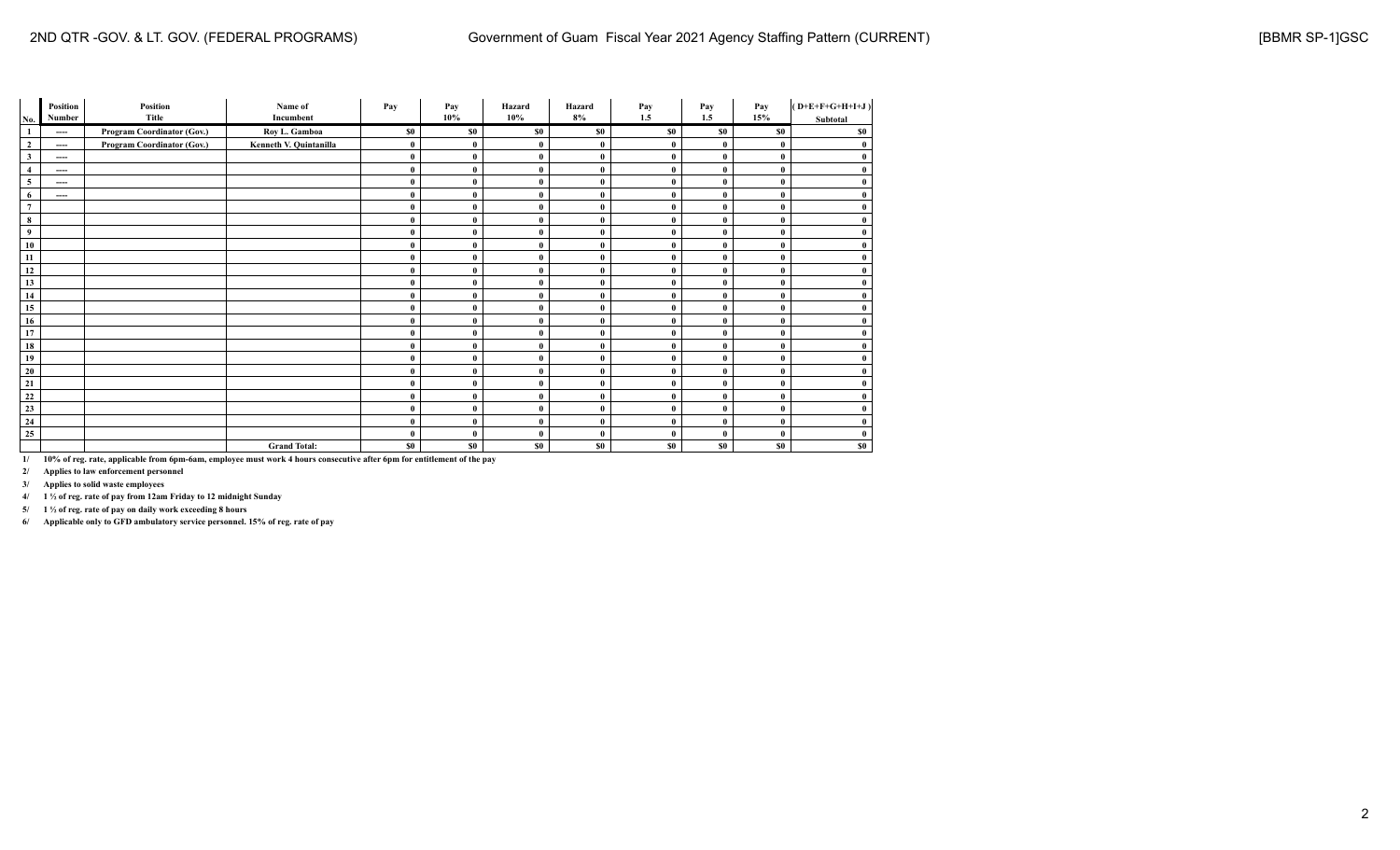| <b>FUNCTIONAL AREA:</b> | <b>GENERAL GOVERNMENT</b> |                                                                          |
|-------------------------|---------------------------|--------------------------------------------------------------------------|
| DEPARTMENT/AGENCY:      |                           | OFFICE OF I MAGA'HAGAN GUAHAN AND I SIGUNDO MAGA'LAHEN GUAHAN            |
| PROGRAM:                |                           | <b>GOVERNOR'S COMMUNITY OUTREACH-FEDERAL PROGRAMS OFFICE</b>             |
| FUND:                   | 100% FEDERAL              | 5101H200260CE105 - S.T.O.P. Violence Against Women Formula Grant Program |
|                         |                           |                                                                          |

|                         | <b>Input by Department</b> |                            |                         |                   |          |              |              |           |           |                         |                               |                                        |                                         |                            |            | <b>Input by Department</b> |                     |                                       |                         |
|-------------------------|----------------------------|----------------------------|-------------------------|-------------------|----------|--------------|--------------|-----------|-----------|-------------------------|-------------------------------|----------------------------------------|-----------------------------------------|----------------------------|------------|----------------------------|---------------------|---------------------------------------|-------------------------|
|                         |                            |                            |                         |                   |          |              |              |           |           |                         |                               |                                        |                                         |                            |            |                            |                     |                                       |                         |
|                         | (A)                        | (B)                        | (C)                     | (D)               | (E)      | (F)          | (G)          | (H)       | (I)       | $(\mathbf{J})$          | (K)                           | (L)                                    | (M)                                     | (N)                        | (0)        | (P)                        | (Q)                 | (R)                                   | (S)                     |
|                         |                            |                            |                         |                   |          |              |              | Increment |           |                         |                               |                                        |                                         | <b>Benefits</b>            |            | Medical                    |                     |                                       |                         |
| No.                     | Position<br>Number         | Position<br>Title 1/       | Name of<br>Incumbent    | Grade /<br>Step   | Salary   | Overtime     | Special*     | Date      | Amt.      | $(E+F+G+I)$<br>Subtotal | Retirement<br>$(J * 26.97\%)$ | <b>Retire (DDI)</b><br>$(S19.01*26PP)$ | <b>Social Security</b><br>$(6.2\% * J)$ | Medicare<br>$(1.45\% * J)$ | Life<br>2/ | (Premium)                  | Dental<br>(Premium) | <b>Total Benefits</b><br>$(K$ thru Q) | $(J+R)$<br><b>TOTAL</b> |
| $\mathbf{1}$            | $\overline{2}$             | <b>Program Coordinator</b> | Dwain P. Sanchez        |                   | \$50,100 | $\$0$        | \$0          |           | \$0       | \$50,100                | \$13,512                      | \$495                                  | \$0                                     | \$726                      | \$187      | \$4,673                    | \$248               | \$19,841                              | \$69,941                |
| $\overline{2}$          | $\overline{\mathbf{3}}$    | <b>Program Coordinator</b> | <b>Evonnie O. Hocog</b> | $\cdots$<br>$---$ | 43,910   | $\bf{0}$     | $\bf{0}$     |           |           | 43,910                  | 11,843                        | 495                                    |                                         | 637                        | 187        | 11,917                     | 468                 | 25,547                                | 69,457                  |
| $\mathbf{3}$            |                            |                            |                         |                   |          | $\mathbf{0}$ | $\mathbf{0}$ |           |           |                         |                               |                                        |                                         | $\mathbf{0}$               |            |                            | $\theta$            |                                       |                         |
| $\overline{4}$          |                            |                            |                         |                   |          | $\bf{0}$     | $\bf{0}$     |           |           |                         | $\theta$                      |                                        |                                         | $\theta$                   |            |                            |                     |                                       |                         |
| $\overline{5}$          |                            |                            |                         |                   |          | $\mathbf{0}$ | $\mathbf{0}$ |           |           |                         | $\theta$                      | $\mathbf{0}$                           |                                         | $\theta$                   |            |                            |                     |                                       |                         |
| 6                       |                            |                            |                         |                   |          | $\mathbf{0}$ | $\mathbf{0}$ |           |           | - 0                     | $\mathbf{0}$                  |                                        |                                         | $\mathbf{a}$               |            |                            |                     |                                       |                         |
| $\overline{7}$          |                            |                            |                         |                   |          | $\mathbf{0}$ | $\mathbf{0}$ |           |           |                         | $\mathbf{0}$                  |                                        |                                         | $\theta$                   |            |                            |                     |                                       |                         |
| $\overline{\mathbf{8}}$ |                            |                            |                         |                   |          | $\theta$     | $\mathbf{0}$ |           |           |                         | $\theta$                      |                                        |                                         |                            |            |                            |                     |                                       |                         |
| $\overline{9}$          |                            |                            |                         |                   |          | $\mathbf{0}$ | $\mathbf{0}$ |           |           |                         | $\theta$                      |                                        |                                         | $\theta$                   |            |                            |                     |                                       |                         |
| 10                      |                            |                            |                         |                   |          | $\mathbf{0}$ | $\mathbf{0}$ |           |           |                         | $\theta$                      |                                        |                                         | $\theta$                   |            |                            |                     |                                       |                         |
| $\overline{11}$         |                            |                            |                         |                   |          | $\mathbf{0}$ | $\bf{0}$     |           |           |                         |                               |                                        |                                         | $\theta$                   |            |                            |                     |                                       |                         |
| $\overline{12}$         |                            |                            |                         |                   |          | $\theta$     | $\bf{0}$     |           |           |                         |                               |                                        |                                         |                            |            |                            |                     |                                       |                         |
| $\overline{13}$         |                            |                            |                         |                   |          | $\mathbf{0}$ | $\mathbf{0}$ |           |           |                         |                               |                                        |                                         |                            |            |                            |                     |                                       |                         |
| $\overline{14}$         |                            |                            |                         |                   |          | $\mathbf{0}$ | $\mathbf{0}$ |           |           |                         | $\mathbf{0}$                  |                                        |                                         | $\theta$                   |            |                            |                     |                                       |                         |
| $\overline{15}$         |                            |                            |                         |                   |          | $\mathbf{0}$ | $\mathbf{0}$ |           |           |                         | $\theta$                      |                                        |                                         | $\theta$                   |            |                            |                     |                                       |                         |
| 16                      |                            |                            |                         |                   |          | $\mathbf{0}$ | $\mathbf{0}$ |           |           |                         | $\theta$                      |                                        |                                         | $\theta$                   |            |                            |                     |                                       |                         |
| $\overline{17}$         |                            |                            |                         |                   |          | $\bf{0}$     | $\mathbf{0}$ |           |           |                         | $\mathbf{0}$                  |                                        |                                         | $\mathbf{0}$               |            |                            |                     |                                       |                         |
| $\overline{18}$         |                            |                            |                         |                   |          | $\mathbf{0}$ | $\mathbf{0}$ |           |           |                         | $\theta$                      |                                        |                                         | $\theta$                   |            |                            |                     |                                       |                         |
| 19                      |                            |                            |                         |                   |          | $\mathbf{0}$ | $\mathbf{0}$ |           |           |                         | $\theta$                      |                                        |                                         | $\mathbf{a}$               |            |                            |                     |                                       |                         |
| $20\,$                  |                            |                            |                         |                   |          | $\theta$     | $\mathbf{0}$ |           |           |                         |                               |                                        |                                         |                            |            |                            |                     |                                       |                         |
| $\overline{21}$         |                            |                            |                         |                   |          | $\theta$     | $\mathbf{0}$ |           |           |                         |                               |                                        |                                         |                            |            |                            |                     |                                       |                         |
| $\frac{22}{23}$         |                            |                            |                         |                   |          | $\theta$     | $\mathbf{0}$ |           |           |                         |                               |                                        |                                         |                            |            |                            |                     |                                       |                         |
|                         |                            |                            |                         |                   |          | $\mathbf{0}$ | $\mathbf{0}$ |           |           |                         | $\theta$                      |                                        |                                         |                            |            |                            |                     |                                       |                         |
| $\overline{24}$         |                            |                            |                         |                   | -0       | $\mathbf{0}$ | $\mathbf{0}$ |           |           |                         | $\mathbf{0}$                  |                                        |                                         | $\theta$                   |            |                            |                     |                                       |                         |
| 25                      |                            |                            |                         |                   |          | $\bf{0}$     | $\mathbf{0}$ |           |           |                         | $\Omega$                      |                                        |                                         |                            |            |                            |                     |                                       |                         |
|                         |                            |                            | Total:                  | $-$               | \$94,010 | \$0          | \$0          | $---$     | <b>SO</b> | \$94,010                | \$25,355                      | \$990                                  | \$0                                     | \$1,363                    | \$374      | \$16,590                   | \$716               | \$45,388                              | \$139,398               |

**\* Night Differential / Hazardous / Worker's Compensation / etc.**

**1/ Indicate "(LTA)" or "(Temp.)" next to Position Title (where applicable)**

|                 |                 |         |         | <b>Input by Department</b>    |        |              |                     |       |            |                   |
|-----------------|-----------------|---------|---------|-------------------------------|--------|--------------|---------------------|-------|------------|-------------------|
|                 |                 |         |         | <b>Special Pay Categories</b> |        |              |                     |       |            |                   |
| (A)             | (B)             | (C      | (D)     | - 12                          | Œ.     | (G)          | (H)                 | Т     |            | (K)               |
|                 |                 |         |         |                               |        | $\mathbf{z}$ |                     |       | 6          |                   |
|                 |                 |         |         | Night                         |        |              |                     |       |            |                   |
|                 |                 |         | Holiday | <b>Differential</b>           |        |              | <b>Nurse Sunday</b> | Nurse | <b>EMT</b> |                   |
| <b>Position</b> | <b>Position</b> | Name of | Pay     | Pay                           | Hazard | Hazard       | Pay                 | Pay   | Pay        | $(O+E+F+G+H+I+J)$ |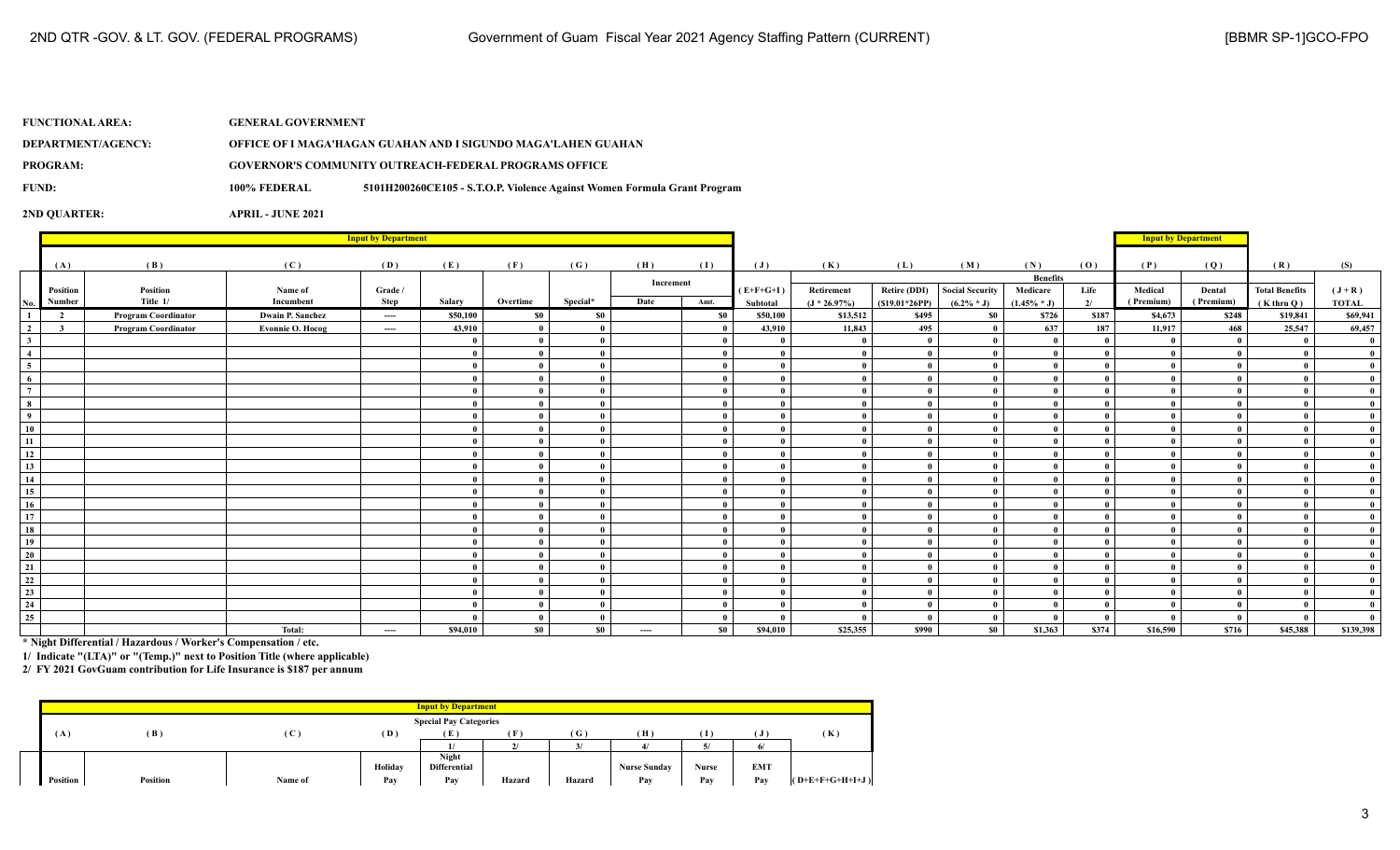| No.            | Number                  | Title                      | Incumbent               |          | 10%          | 10%          | $8\%$        | 1.5      | 1.5      | 15% | Subtotal     |
|----------------|-------------------------|----------------------------|-------------------------|----------|--------------|--------------|--------------|----------|----------|-----|--------------|
| $\mathbf{1}$   | $\overline{2}$          | <b>Program Coordinator</b> | <b>Dwain P. Sanchez</b> | \$0      | \$0          | \$0          | \$0          | \$0      | \$0      | \$0 | \$0          |
| $\mathbf{2}$   | $\overline{\mathbf{3}}$ | Program Coordinator        | <b>Evonnie O. Hocog</b> | $\bf{0}$ | $\theta$     | $\mathbf{0}$ | $\mathbf{0}$ | $\bf{0}$ | $\theta$ |     | $\bf{0}$     |
| $\mathbf{3}$   |                         |                            |                         | $\bf{0}$ | $\theta$     | $\mathbf{0}$ | $\mathbf{0}$ | $\theta$ | $\theta$ |     | $\bf{0}$     |
| $\overline{4}$ |                         |                            |                         | $\bf{0}$ | $\mathbf{0}$ | $\mathbf{0}$ | $\mathbf{0}$ | $\theta$ | $\theta$ |     | $\bf{0}$     |
| 5              |                         |                            |                         | $\bf{0}$ | $\theta$     | $\mathbf{0}$ | $\bf{0}$     | $\bf{0}$ | $\theta$ |     | $\bf{0}$     |
| 6              |                         |                            |                         | $\bf{0}$ |              | $\mathbf{0}$ | $\bf{0}$     | $\bf{0}$ | $\bf{0}$ |     | $\bf{0}$     |
| $\overline{7}$ |                         |                            |                         | $\bf{0}$ | $\theta$     | $\mathbf{0}$ | $\theta$     | $\theta$ | $\theta$ |     | $\mathbf{0}$ |
| 8              |                         |                            |                         | $\bf{0}$ | $\theta$     | $\mathbf{0}$ | $\mathbf{0}$ | $\theta$ | $\theta$ |     | $\bf{0}$     |
| 9              |                         |                            |                         | $\bf{0}$ | $\mathbf 0$  | $\mathbf{0}$ | $\mathbf{0}$ | $\theta$ | $\theta$ |     | $\bf{0}$     |
| 10             |                         |                            |                         | $\bf{0}$ | $\theta$     | $\mathbf{0}$ | $\bf{0}$     | $\bf{0}$ | $\theta$ |     | $\bf{0}$     |
| 11             |                         |                            |                         | $\bf{0}$ | $\theta$     | $\mathbf{0}$ | $\bf{0}$     | $\theta$ | $\theta$ |     | $\mathbf{0}$ |
| 12             |                         |                            |                         | $\bf{0}$ | $\theta$     | $\mathbf{0}$ | $\theta$     | $\theta$ | $\theta$ |     | $\mathbf{0}$ |
| 13             |                         |                            |                         | $\bf{0}$ |              | $\mathbf{0}$ | $\mathbf{0}$ | $\theta$ | $\theta$ |     | $\bf{0}$     |
| 14             |                         |                            |                         | $\bf{0}$ | $\theta$     | $\bf{0}$     | $\bf{0}$     | $\bf{0}$ | $\bf{0}$ |     | $\bf{0}$     |
| 15             |                         |                            |                         | $\bf{0}$ | $\theta$     | $\mathbf{0}$ | $\mathbf{0}$ | $\bf{0}$ | $\theta$ | 0   | $\bf{0}$     |
| 16             |                         |                            |                         | $\bf{0}$ | $\mathbf{0}$ | $\mathbf{0}$ | $\bf{0}$     | $\theta$ | $\theta$ |     | $\bf{0}$     |
| 17             |                         |                            |                         | $\bf{0}$ | $\theta$     | $\mathbf{0}$ | $\theta$     | $\theta$ | $\theta$ |     | $\bf{0}$     |
| 18             |                         |                            |                         | $\bf{0}$ |              | $\mathbf{0}$ | $\bf{0}$     | $\theta$ | $\theta$ |     | $\bf{0}$     |
| 19             |                         |                            |                         | $\bf{0}$ | $\theta$     | $\bf{0}$     | $\bf{0}$     | $\bf{0}$ | $\bf{0}$ |     | $\bf{0}$     |
| 20             |                         |                            |                         | $\bf{0}$ | $\mathbf 0$  | $\mathbf{0}$ | $\bf{0}$     | $\bf{0}$ | $\bf{0}$ |     | $\bf{0}$     |
| 21             |                         |                            |                         | $\bf{0}$ | $\theta$     | $\mathbf{0}$ | $\bf{0}$     | $\theta$ | $\theta$ |     | $\mathbf{0}$ |
| $\bf{22}$      |                         |                            |                         | $\bf{0}$ | $\theta$     | $\mathbf{0}$ | $\mathbf{0}$ | $\theta$ | $\theta$ |     | $\bf{0}$     |
| 23             |                         |                            |                         | $\bf{0}$ |              | $\mathbf{0}$ | $\mathbf{0}$ | $\theta$ | $\theta$ |     | $\bf{0}$     |
| 24             |                         |                            |                         | $\bf{0}$ | $\theta$     | $\mathbf{0}$ | $\mathbf{0}$ | $\theta$ | $\bf{0}$ |     | $\bf{0}$     |
| 25             |                         |                            |                         | $\theta$ | $\theta$     | $\mathbf{0}$ | $\bf{0}$     | $\theta$ | $\theta$ |     | $\bf{0}$     |
|                |                         |                            | <b>Grand Total:</b>     | \$0      | \$0          | \$0          | \$0          | \$0      | \$0      | \$0 | \$0          |

**2/ Applies to law enforcement personnel**

**3/ Applies to solid waste employees**

**4/ 1 ½ of reg. rate of pay from 12am Friday to 12 midnight Sunday**

**5/ 1 ½ of reg. rate of pay on daily work exceeding 8 hours**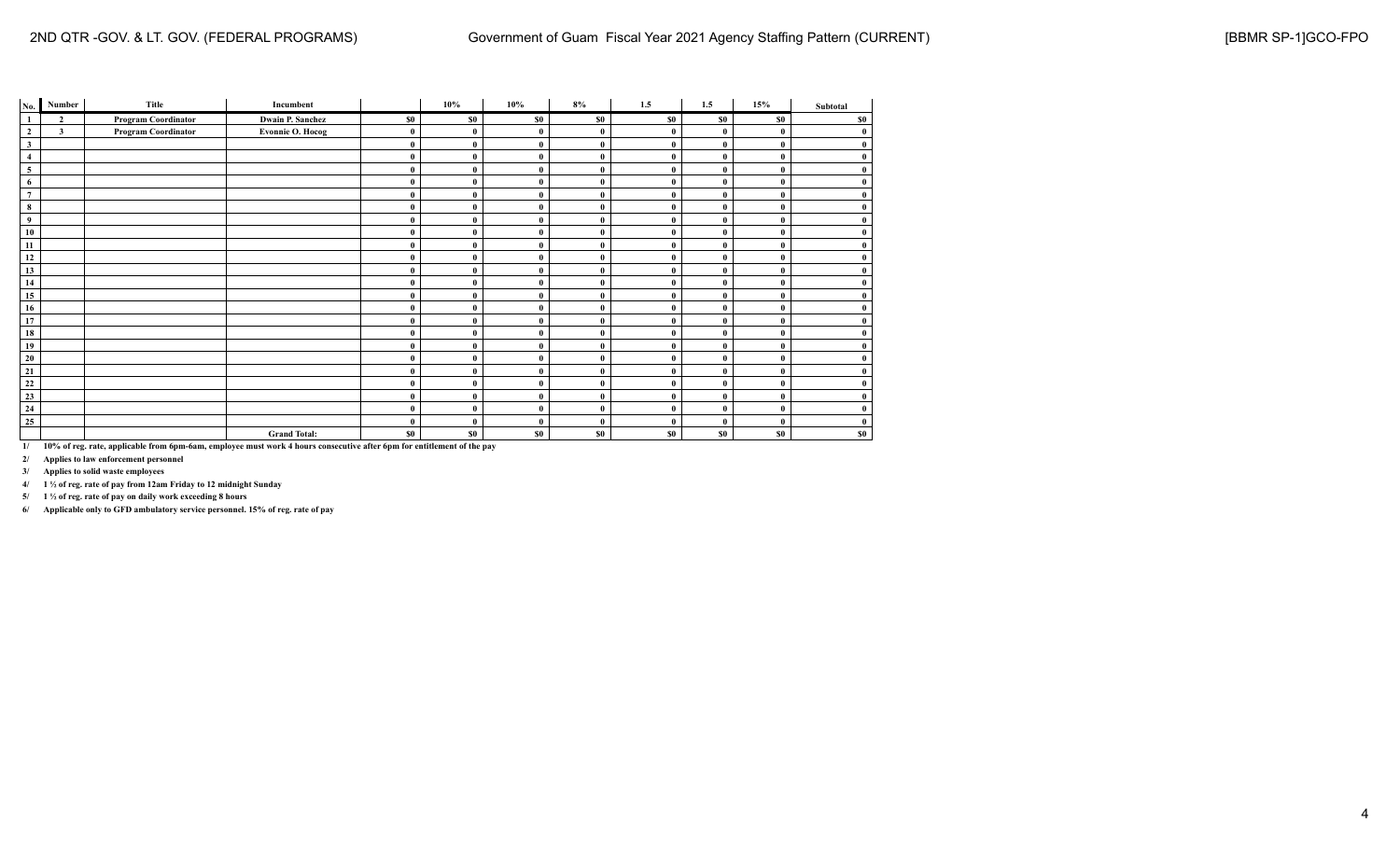| <b>FUNCTIONAL AREA:</b> | <b>GENERAL GOVERNMENT</b> |                                                                           |
|-------------------------|---------------------------|---------------------------------------------------------------------------|
| DEPARTMENT/AGENCY:      |                           | OFFICE OF I MAGA'HAGAN GUAHAN AND I SIGUNDO MAGA'LAHEN GUAHAN             |
| <b>PROGRAM:</b>         |                           | <b>OFFICE OF HOMELESSNESS ASSISTANCE AND POVERTY PREVENTION (OHAPP)</b>   |
| FUND:                   | 100% FEDERAL              | 5682C210200AR301 - American Rescue Plan Act of 2021 (Homeless/Safe Haven) |
|                         |                           |                                                                           |

|                                       |          | <b>Input by Department</b>      |                                  |          |           |          |          |           |           |                |                |                     |                 |                        |       | <b>Input by Department</b> |              |                       |              |
|---------------------------------------|----------|---------------------------------|----------------------------------|----------|-----------|----------|----------|-----------|-----------|----------------|----------------|---------------------|-----------------|------------------------|-------|----------------------------|--------------|-----------------------|--------------|
|                                       |          |                                 |                                  |          |           |          |          |           |           |                |                |                     |                 |                        |       |                            |              |                       |              |
|                                       | (A)      | (B)                             | (C)                              | (D)      | (E)       | (F)      | (G)      | (H)       | (I)       | $(\mathbf{J})$ | (K)            | (L)                 | (M)             | (N)<br><b>Benefits</b> | (0)   | (P)                        | (Q)          | (R)                   | (S)          |
|                                       | Position | Position                        | Name of                          | Grade /  |           |          |          | Increment |           | $(E+F+G+I)$    | Retirement     | <b>Retire (DDI)</b> | Social Security | Medicare               | Life  | Medical                    | Dental       | <b>Total Benefits</b> | $(J+R)$      |
| No.                                   | Number   | Title 1/                        | Incumbent                        | Step     | Salary    | Overtime | Special* | Date      | Amt.      | Subtotal       | $(J * 26.97%)$ | $(S19.01*26PP)$     | $(6.2\% * J)$   | $(1.45\% * J)$         | 2/    | (Premium)                  | (Premium)    | $(K$ thru $Q)$        | <b>TOTAL</b> |
| 1                                     | $\cdots$ | <b>Executive Director</b>       | Sarah M.V. Thomas Nededog        | $\cdots$ | \$80,000  | -so-l    | \$0      |           | <b>SO</b> | \$80,000       | \$21,576       | \$495               | <b>SO</b>       | \$1,160                | \$187 | \$2,435                    | \$281        | \$26,134              | \$106,134    |
| $\overline{2}$                        | $\cdots$ | <b>Social Worker I</b>          | <b>Arthur William JM Paulino</b> |          | 40,762    |          |          |           |           | 40,762         | 10,994         | 495                 |                 | 591                    | 187   |                            | $\mathbf{0}$ | 12,267                | 53,029       |
| 3 <sup>1</sup>                        | $\cdots$ | <b>Administrative Assistant</b> | Diane A. Garcia                  |          | 40,000    |          |          |           |           | 40.000         | 10,788         | 495                 |                 | 580                    | 187   |                            | $\mathbf{0}$ | 12,050                | 52,050       |
| $\overline{4}$                        | $---$    |                                 |                                  |          |           |          |          |           |           |                |                |                     |                 |                        |       |                            |              |                       |              |
| 5 <sub>5</sub>                        | $\cdots$ |                                 |                                  |          |           |          |          |           |           |                |                |                     |                 |                        |       |                            |              |                       |              |
| 6                                     | $\cdots$ |                                 |                                  |          |           |          |          |           |           |                |                |                     |                 |                        |       |                            |              |                       |              |
| $\overline{7}$                        |          |                                 |                                  |          |           |          |          |           |           |                |                |                     |                 |                        |       |                            |              |                       |              |
| $\begin{array}{c} 8 \\ 9 \end{array}$ |          |                                 |                                  |          |           |          |          |           |           |                |                |                     |                 |                        |       |                            |              |                       |              |
|                                       |          |                                 |                                  |          |           |          |          |           |           |                |                |                     |                 |                        |       |                            |              |                       |              |
| $\overline{10}$                       |          |                                 |                                  |          |           |          |          |           |           |                |                |                     |                 |                        |       |                            |              |                       |              |
| $\overline{11}$                       |          |                                 |                                  |          |           |          |          |           |           |                |                |                     |                 |                        |       |                            |              |                       |              |
| $\overline{12}$                       |          |                                 |                                  |          |           |          |          |           |           |                |                |                     |                 |                        |       |                            |              |                       |              |
| $\overline{13}$                       |          |                                 |                                  |          |           |          |          |           |           |                |                |                     |                 |                        |       |                            |              |                       |              |
| $\overline{14}$                       |          |                                 |                                  |          |           |          |          |           |           |                |                |                     |                 |                        |       |                            |              |                       |              |
| $\overline{15}$<br>16                 |          |                                 |                                  |          |           |          |          |           |           |                |                |                     |                 |                        |       |                            |              |                       |              |
| $\overline{17}$                       |          |                                 |                                  |          |           |          |          |           |           |                |                |                     |                 |                        |       |                            |              |                       |              |
| $\overline{18}$                       |          |                                 |                                  |          |           |          |          |           |           |                |                |                     |                 |                        |       |                            |              |                       |              |
| $\frac{1}{19}$                        |          |                                 |                                  |          |           |          |          |           |           |                |                |                     |                 |                        |       |                            |              |                       |              |
| $\overline{20}$                       |          |                                 |                                  |          |           |          |          |           |           |                |                |                     |                 |                        |       |                            |              |                       |              |
| 21                                    |          |                                 |                                  |          |           |          |          |           |           |                |                |                     |                 |                        |       |                            |              |                       |              |
| $\frac{22}{2}$                        |          |                                 |                                  |          |           |          |          |           |           |                |                |                     |                 |                        |       |                            |              |                       |              |
| $\overline{23}$                       |          |                                 |                                  |          |           |          |          |           |           |                |                |                     |                 |                        |       |                            |              |                       |              |
| $\overline{24}$                       |          |                                 |                                  |          |           |          |          |           |           |                |                |                     |                 |                        |       |                            |              |                       |              |
| $\overline{25}$                       |          |                                 |                                  |          |           |          |          |           |           |                |                |                     |                 |                        |       |                            |              |                       |              |
|                                       |          |                                 | Total:                           | $---$    | \$160,762 | \$0      | \$0      | $\cdots$  | - so 1    | \$160,762      | \$43,358       | \$1,485             | \$0             | \$2,331                | \$561 | \$2,435                    | \$281        | \$50,451              | \$211,213    |

**\* Night Differential / Hazardous / Worker's Compensation / etc.**

**1/ Indicate "(LTA)" or "(Temp.)" next to Position Title (where applicable)**

|          |                 |              |         | <b>Input by Department</b>    |        |        |                     |       |            |                   |
|----------|-----------------|--------------|---------|-------------------------------|--------|--------|---------------------|-------|------------|-------------------|
|          |                 |              |         | <b>Special Pay Categories</b> |        |        |                     |       |            |                   |
| ( A      | (B)             | $\mathbf{C}$ | (D)     | - 12 -                        | ſF.    | (G)    | (H)                 | Т     |            | (K)               |
|          |                 |              |         |                               |        |        |                     |       | 6          |                   |
|          |                 |              |         | Night                         |        |        |                     |       |            |                   |
|          |                 |              | Holiday | <b>Differential</b>           |        |        | <b>Nurse Sunday</b> | Nurse | <b>EMT</b> |                   |
| Position | <b>Position</b> | Name of      | Pay     | Pay                           | Hazard | Hazard | Pay                 | Pav   | Pay        | $(O+E+F+G+H+I+J)$ |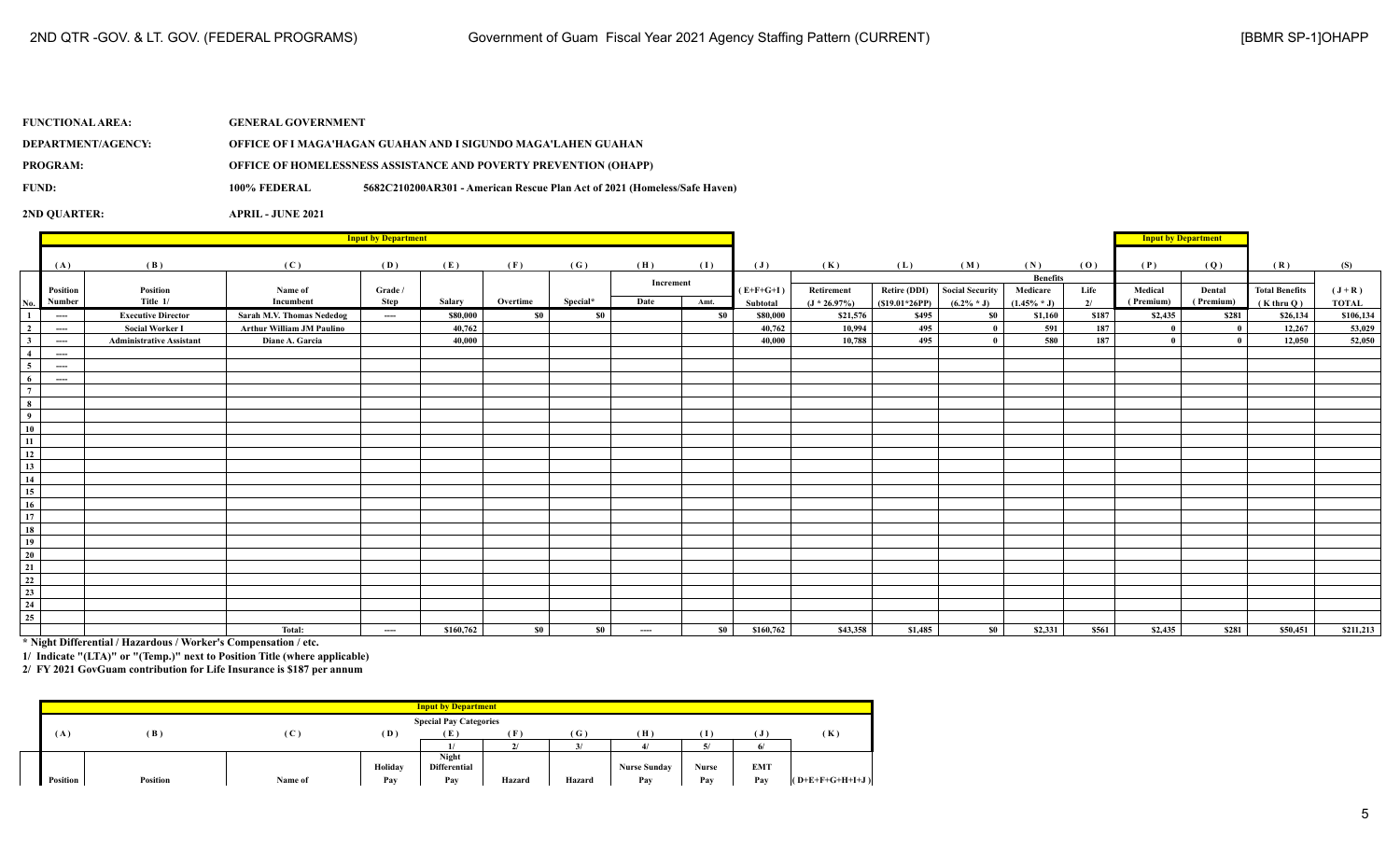| No.            | Number                 | Title                           | Incumbent                        |          | 10%      | $10\%$       | 8%           | 1.5          | 1.5          | 15%          | Subtotal |
|----------------|------------------------|---------------------------------|----------------------------------|----------|----------|--------------|--------------|--------------|--------------|--------------|----------|
| $\mathbf{1}$   | ----                   | <b>Executive Director</b>       | Sarah M.V. Thomas Nededog        | \$0      | \$0      | \$0          | \$0          | \$0          | \$0          | \$0          | \$0      |
| $\mathbf{2}$   | $\qquad \qquad \cdots$ | <b>Social Worker I</b>          | <b>Arthur William JM Paulino</b> | $\bf{0}$ | $\bf{0}$ | 0            | $\bf{0}$     | $\mathbf 0$  | 0            | $\mathbf{0}$ | $\bf{0}$ |
| $\mathbf{3}$   | ----                   | <b>Administrative Assistant</b> | Diane A. Garcia                  | $\bf{0}$ | $\bf{0}$ | $\mathbf{0}$ | $\mathbf{0}$ | $\theta$     | $\bf{0}$     | $\bf{0}$     | $\bf{0}$ |
| $\overline{4}$ | ----                   |                                 |                                  | $\bf{0}$ | $\bf{0}$ | $\mathbf{0}$ | $\mathbf{0}$ | $\mathbf 0$  | $\mathbf{0}$ | $\mathbf{0}$ | $\bf{0}$ |
| 5              | ----                   |                                 |                                  | $\bf{0}$ | $\bf{0}$ | 0            | $\bf{0}$     | $\mathbf{0}$ | $\bf{0}$     | $\bf{0}$     | $\bf{0}$ |
| 6              | $---$                  |                                 |                                  | $\bf{0}$ | $\bf{0}$ | 0            | $\mathbf{0}$ | $\theta$     | 0            | $\mathbf{0}$ | $\bf{0}$ |
| $\overline{7}$ |                        |                                 |                                  | $\bf{0}$ | $\bf{0}$ | $\mathbf{0}$ | $\mathbf{0}$ | $\mathbf 0$  | $\mathbf{0}$ | $\bf{0}$     | $\bf{0}$ |
| 8              |                        |                                 |                                  | $\bf{0}$ | $\bf{0}$ | 0            | $\theta$     | $\bf{0}$     | $\bf{0}$     | $\bf{0}$     | $\bf{0}$ |
| $\overline{9}$ |                        |                                 |                                  | $\bf{0}$ | $\bf{0}$ | 0            | $\bf{0}$     | $\theta$     | $\mathbf{0}$ | $\mathbf{0}$ | $\bf{0}$ |
| 10             |                        |                                 |                                  | $\bf{0}$ | $\bf{0}$ | $\mathbf{0}$ | $\mathbf{0}$ | $\theta$     | $\bf{0}$     | $\mathbf{0}$ | $\bf{0}$ |
| 11             |                        |                                 |                                  | $\bf{0}$ | $\bf{0}$ | 0            | $\mathbf{0}$ | $\theta$     | $\bf{0}$     | $\mathbf{0}$ | $\bf{0}$ |
| 12             |                        |                                 |                                  | $\bf{0}$ | $\bf{0}$ | $\mathbf{0}$ | $\mathbf{0}$ | $\mathbf{0}$ | $\bf{0}$     | $\bf{0}$     | $\bf{0}$ |
| 13             |                        |                                 |                                  | $\bf{0}$ | $\bf{0}$ | $\mathbf{0}$ | $\bf{0}$     | $\mathbf 0$  | 0            | $\mathbf{0}$ | $\bf{0}$ |
| 14             |                        |                                 |                                  | $\bf{0}$ | $\bf{0}$ | $\mathbf{0}$ | $\mathbf{0}$ | $\theta$     | $\bf{0}$     | $\bf{0}$     | $\bf{0}$ |
| 15             |                        |                                 |                                  | $\bf{0}$ | $\bf{0}$ | 0            | $\theta$     | $\theta$     | $\mathbf{0}$ | $\mathbf{0}$ | $\bf{0}$ |
| 16             |                        |                                 |                                  | $\bf{0}$ | $\bf{0}$ | $\mathbf{0}$ | $\mathbf{0}$ | $\mathbf{0}$ | $\bf{0}$     | $\mathbf{0}$ | $\bf{0}$ |
| 17             |                        |                                 |                                  | $\bf{0}$ | $\bf{0}$ | $\mathbf{0}$ | $\mathbf{0}$ | $\theta$     | $\bf{0}$     | $\mathbf{0}$ | $\bf{0}$ |
| 18             |                        |                                 |                                  | $\bf{0}$ | $\theta$ | $\theta$     | $\mathbf{0}$ | $\mathbf 0$  | $\mathbf{0}$ | $\mathbf{0}$ | $\bf{0}$ |
| 19             |                        |                                 |                                  | $\bf{0}$ | $\bf{0}$ | 0            | $\theta$     | $\bf{0}$     | $\bf{0}$     | $\bf{0}$     | $\bf{0}$ |
| 20             |                        |                                 |                                  | $\bf{0}$ | $\bf{0}$ | $\mathbf{0}$ | $\mathbf{0}$ | $\theta$     | $\bf{0}$     | $\mathbf{0}$ | $\bf{0}$ |
| 21             |                        |                                 |                                  | $\bf{0}$ | $\bf{0}$ | $\mathbf{0}$ | $\mathbf{0}$ | $\theta$     | $\bf{0}$     | $\mathbf{0}$ | $\bf{0}$ |
| 22             |                        |                                 |                                  | $\bf{0}$ | $\bf{0}$ | $\theta$     | $\mathbf{0}$ | $\mathbf{0}$ | $\bf{0}$     | $\mathbf{0}$ | $\bf{0}$ |
| 23             |                        |                                 |                                  | $\bf{0}$ | $\bf{0}$ | $\mathbf{0}$ | $\mathbf{0}$ | $\theta$     | $\bf{0}$     | $\mathbf{0}$ | $\bf{0}$ |
| 24             |                        |                                 |                                  | $\bf{0}$ | $\bf{0}$ | $\mathbf{0}$ | $\bf{0}$     | $\theta$     | $\bf{0}$     | $\bf{0}$     | $\bf{0}$ |
| 25             |                        |                                 |                                  | $\bf{0}$ | $\theta$ | 0            | $\theta$     | $\theta$     | $\mathbf{0}$ | $\bf{0}$     | $\bf{0}$ |
|                |                        |                                 | <b>Grand Total:</b>              | \$0      | \$0      | \$0          | \$0          | \$0          | \$0          | \$0          | \$0      |

**2/ Applies to law enforcement personnel**

**3/ Applies to solid waste employees**

**4/ 1 ½ of reg. rate of pay from 12am Friday to 12 midnight Sunday**

**5/ 1 ½ of reg. rate of pay on daily work exceeding 8 hours**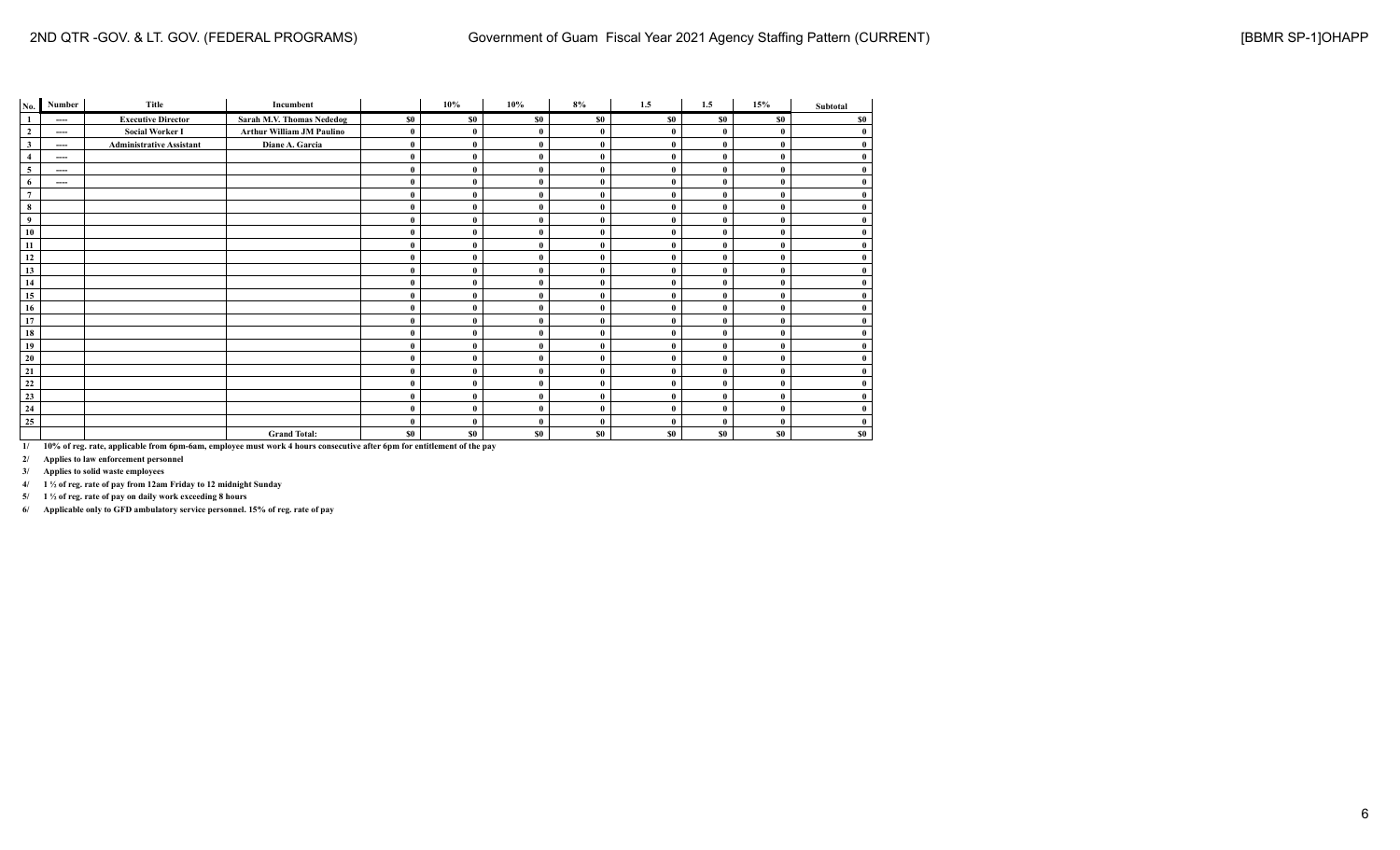| <b>FUNCTIONAL AREA:</b> | <b>GENERAL GOVERNMENT</b>               |                                                                                                                                                                              |
|-------------------------|-----------------------------------------|------------------------------------------------------------------------------------------------------------------------------------------------------------------------------|
| DEPARTMENT/AGENCY:      |                                         | OFFICE OF I MAGA'HAGAN GUAHAN AND I SIGUNDO MAGA'LAHEN GUAHAN                                                                                                                |
| <b>PROGRAM:</b>         | <b>COMMUNITY DEFENSE LIAISON OFFICE</b> |                                                                                                                                                                              |
| FUND:                   | 100% FEDERAL                            | 5101H200201PA113 - Guam Military Complex Staff and Logistical Support Grant Program<br>5101H200201PA122 - Guam Military Complex Intergovermental Affairs Special Assistant G |

|                          | <b>Input by Department</b>                                   |                            |                       |          |              |                |          |           |           |                          |                          |                     |                        | <b>Input by Department</b> |       |              |              |                       |              |
|--------------------------|--------------------------------------------------------------|----------------------------|-----------------------|----------|--------------|----------------|----------|-----------|-----------|--------------------------|--------------------------|---------------------|------------------------|----------------------------|-------|--------------|--------------|-----------------------|--------------|
|                          |                                                              |                            | (C)                   |          |              |                |          |           | (1)       |                          |                          |                     |                        | (N)                        |       |              |              | (R)                   |              |
|                          | (A)                                                          | (B)                        |                       | (D)      | (E)          | (F)            | (G)      | (H)       |           | (J)                      | (K)                      | (L)                 | (M)                    | <b>Benefits</b>            | (0)   | (P)          | (Q)          |                       | (S)          |
|                          | Position                                                     | Position                   | Name of               | Grade /  |              |                |          | Increment |           | $(E+F+G+I)$              | Retirement               | <b>Retire (DDI)</b> | <b>Social Security</b> | Medicare                   | Life  | Medical      | Dental       | <b>Total Benefits</b> | $(J+R)$      |
| No.                      | Number                                                       | Title 1/                   | Incumbent             | Step     | Salary       | Overtime       | Special* | Date      | Amt.      | Subtotal                 | $(J * 26.97%)$           | $(S19.01*26PP)$     | $(6.2\% * J)$          | $(1.45\% * J)$             | 2/    | (Premium)    | (Premium)    | $(K$ thru $O)$        | <b>TOTAL</b> |
| -1                       | $-\!-\!$                                                     | <b>Special Assistant</b>   | Vera A. Topasna       | $\cdots$ | \$82,000     | S <sub>0</sub> | \$0      |           | <b>SO</b> | \$82,000                 | \$22,115                 | \$495               | \$0                    | \$1,189                    | \$187 | $\$0$        | \$0          | \$23,986              | \$105,986    |
| $\overline{2}$           | $\cdots$                                                     | <b>Special Assistant</b>   | Joseph G. Bamba       | $\cdots$ | \$80,000     |                |          |           |           | 80,000                   | 21,576                   | 495                 |                        | 1,160                      | 187   | 8.676        | 344          | 32,438                | 112,438      |
| $\overline{\mathbf{3}}$  | $\cdots$                                                     | <b>Special Assistant</b>   | Carol M. Perez        | ----     | 65,824       |                |          |           |           | 65,824                   | 17,753                   | 495                 |                        | 954                        | 187   | 4.673        | 248          | 24,310                | 90,134       |
| $\overline{4}$           | $\hspace{0.1em} \ldots \hspace{0.1em} \ldots \hspace{0.1em}$ | Program Coordinator (Gov.) | Nichole Ann C. Duenas | ----     | 50,000       | $\theta$       |          |           |           | 50,000                   | 13,485                   | 495                 |                        | 725                        | 187   | 3,936        | 468          | 19,296                | 69,296       |
| $\overline{\phantom{0}}$ |                                                              |                            |                       |          |              |                |          |           |           |                          |                          | $\mathbf{u}$        |                        | $\mathbf{a}$               |       |              | $\mathbf{0}$ |                       |              |
| $\frac{6}{7}$            |                                                              |                            |                       |          |              |                |          |           |           | $\theta$                 | $\mathbf{0}$             | $\mathbf{a}$        |                        | $\theta$                   |       |              |              |                       | $\theta$     |
|                          |                                                              |                            |                       |          |              |                |          |           |           | $\theta$                 | - 0                      | $\mathbf{a}$        |                        | $\mathbf{a}$               |       |              |              |                       |              |
| $\bf{8}$                 |                                                              |                            |                       |          |              |                |          |           |           | $\theta$                 |                          | $\mathbf{u}$        |                        |                            |       |              |              |                       |              |
| $\overline{9}$           |                                                              |                            |                       |          |              |                |          |           |           | $\theta$                 |                          | $\mathbf{a}$        |                        |                            |       |              |              |                       |              |
| 10                       |                                                              |                            |                       |          | $\mathbf{0}$ |                |          |           |           | $\theta$                 | $\theta$                 | $\theta$            |                        | $\mathbf{0}$               |       | $\theta$     | $\theta$     |                       |              |
| 11                       |                                                              |                            |                       |          |              |                |          |           |           | $\theta$                 | $\theta$                 | $\theta$            |                        | $\mathbf{0}$               |       | $\sqrt{ }$   | $\theta$     |                       |              |
| 12                       |                                                              |                            |                       |          |              |                |          |           |           | $\theta$                 | $\mathbf{0}$             | $\mathbf{0}$        |                        | $\mathbf{0}$               |       | $\mathbf{0}$ |              |                       |              |
| 13                       |                                                              |                            |                       |          | -0           |                |          |           |           | $\theta$                 | $\mathbf{0}$             | - 0                 |                        | $\mathbf{0}$               |       |              |              |                       |              |
| 14                       |                                                              |                            |                       |          |              |                |          |           |           | $\theta$                 | $\theta$                 | $\mathbf{u}$        |                        | $\mathbf{a}$               |       |              |              |                       |              |
| 15                       |                                                              |                            |                       |          | $\mathbf{0}$ |                |          |           |           | $\theta$                 | $\theta$                 | $\mathbf{0}$        |                        | $\mathbf{a}$               |       | $\theta$     |              |                       |              |
| 16                       |                                                              |                            |                       |          | $\mathbf{0}$ |                |          |           |           | $\theta$                 | $\theta$                 | $\mathbf{a}$        |                        | $\theta$                   |       |              |              |                       |              |
| 17                       |                                                              |                            |                       |          | $\theta$     |                |          |           |           | $\theta$                 | $\theta$                 | $\mathbf{a}$        |                        | $\mathbf{a}$               |       |              |              |                       |              |
| 18                       |                                                              |                            |                       |          |              |                |          |           |           | $\theta$                 | $\mathbf{0}$             |                     |                        | $\theta$                   |       |              |              |                       |              |
| 19                       |                                                              |                            |                       |          |              |                |          |           |           | $\theta$                 |                          |                     |                        |                            |       |              |              |                       |              |
| 20                       |                                                              |                            |                       |          | $\mathbf{0}$ |                |          |           |           | $\theta$                 | $\theta$                 | $\mathbf{a}$        |                        | $\mathbf{0}$               |       |              | $\theta$     |                       |              |
| 21                       |                                                              |                            |                       |          |              |                |          |           |           | $\theta$                 | $\mathbf{0}$             | $\theta$            |                        | $\theta$                   |       | $\mathbf{0}$ |              |                       |              |
| $\frac{22}{2}$           |                                                              |                            |                       |          |              |                |          |           |           | $\theta$                 | $\mathbf{0}$             | $\mathbf{0}$        |                        | $\theta$                   |       |              |              |                       |              |
| $\frac{23}{2}$           |                                                              |                            |                       |          | -0           |                |          |           |           | $\mathbf{0}$<br>$\theta$ | $\mathbf{0}$<br>$\theta$ |                     |                        | $\mathbf{0}$               |       |              |              |                       |              |
| 24                       |                                                              |                            |                       |          | $\theta$     | $\theta$       |          |           |           |                          |                          |                     |                        | $\theta$                   |       |              | $\theta$     |                       |              |
| 25                       |                                                              |                            |                       |          |              |                |          |           |           |                          |                          |                     |                        | $\theta$                   |       |              |              |                       |              |
|                          |                                                              |                            | Total:                | ----     | \$277,824    | S <sub>0</sub> | \$0      | ----      | \$0       | \$277,824                | \$74,929                 | \$1,980             | S <sub>0</sub>         | \$4,028                    | \$748 | \$17,285     | \$1,060      | \$100,030             | \$377,854    |

**\* Night Differential / Hazardous / Worker's Compensation / etc.**

**1/ Indicate "(LTA)" or "(Temp.)" next to Position Title (where applicable)**

| <b>Input by Department</b> |     |              |         |                               |        |       |                     |              |            |     |  |
|----------------------------|-----|--------------|---------|-------------------------------|--------|-------|---------------------|--------------|------------|-----|--|
|                            |     |              |         | <b>Special Pay Categories</b> |        |       |                     |              |            |     |  |
| ( A                        | (B) | $\mathbf{C}$ | (D)     | (E                            |        | ( G ) | (H)                 |              | 'J         | (K) |  |
|                            |     |              |         |                               | $\sim$ |       | $\overline{A}$      |              |            |     |  |
|                            |     |              |         | Night                         |        |       |                     |              |            |     |  |
|                            |     |              | Holiday | <b>Differential</b>           |        |       | <b>Nurse Sunday</b> | <b>Nurse</b> | <b>EMT</b> |     |  |